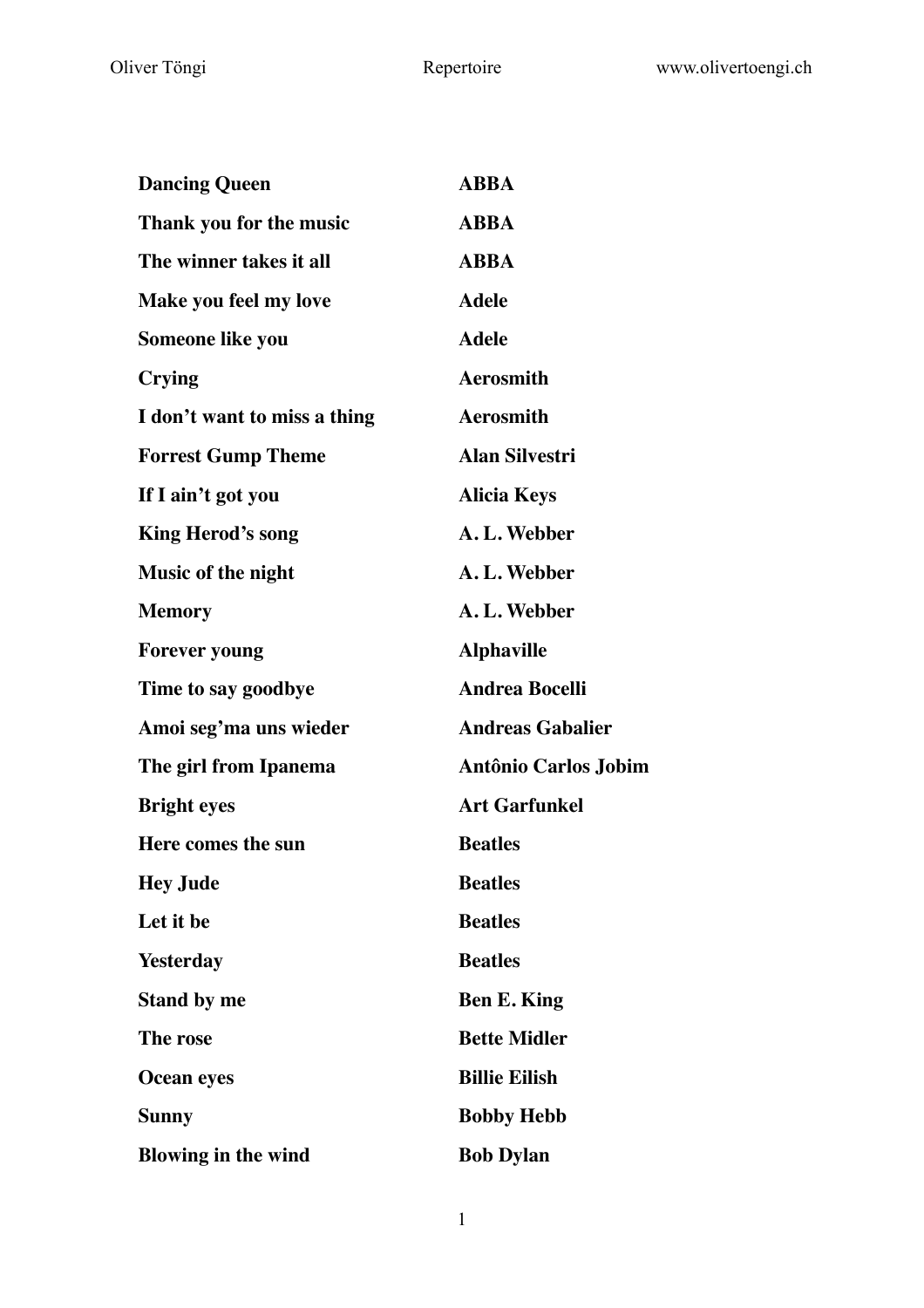| No woman no cry                   | <b>Bob Marley</b>         |
|-----------------------------------|---------------------------|
| <b>Redemtion song</b>             | <b>Bob Marley</b>         |
| <b>Bed of roses</b>               | <b>Bon Jovi</b>           |
| <b>These days</b>                 | <b>Bon Jovi</b>           |
| <b>Marry</b> you                  | <b>Bruno Mars</b>         |
| (Everything I do) I do it for you | <b>Bryan Adams</b>        |
| <b>Heaven</b>                     | <b>Bryan Adams</b>        |
| Summer of '69                     | <b>Bryan Adams</b>        |
| You are the reason                | <b>Calum Scott</b>        |
| <b>Father and son</b>             | <b>Cat Stevens</b>        |
| <b>Morning has broken</b>         | <b>Cat Stevens</b>        |
| <b>Wild world</b>                 | <b>Cat Stevens</b>        |
| My heart will go on               | <b>Celine Dion</b>        |
| A thousand years                  | <b>Christina Perri</b>    |
| In my place                       | Coldplay                  |
| <b>Paradise</b>                   | Coldplay                  |
| Viva la vida                      | Coldplay                  |
| <b>Bésame mucho</b>               | <b>Consuelo Velazquez</b> |
| Mmm mmm mmm                       | <b>Crash Test Dummies</b> |
| <b>Schrei nach Liebe</b>          | Die Ärzte                 |
| <b>Alles aus Liebe</b>            | Die toten Hosen           |
| An Tagen wie diesen               | Die toten Hosen           |
| <b>Brothers in arms</b>           | <b>Dire Straits</b>       |
| <b>Your latest trick</b>          | <b>Dire Straits</b>       |
| Dream a little dream              | <b>Doris Day</b>          |
| <b>Hotel California</b>           | <b>Eagles</b>             |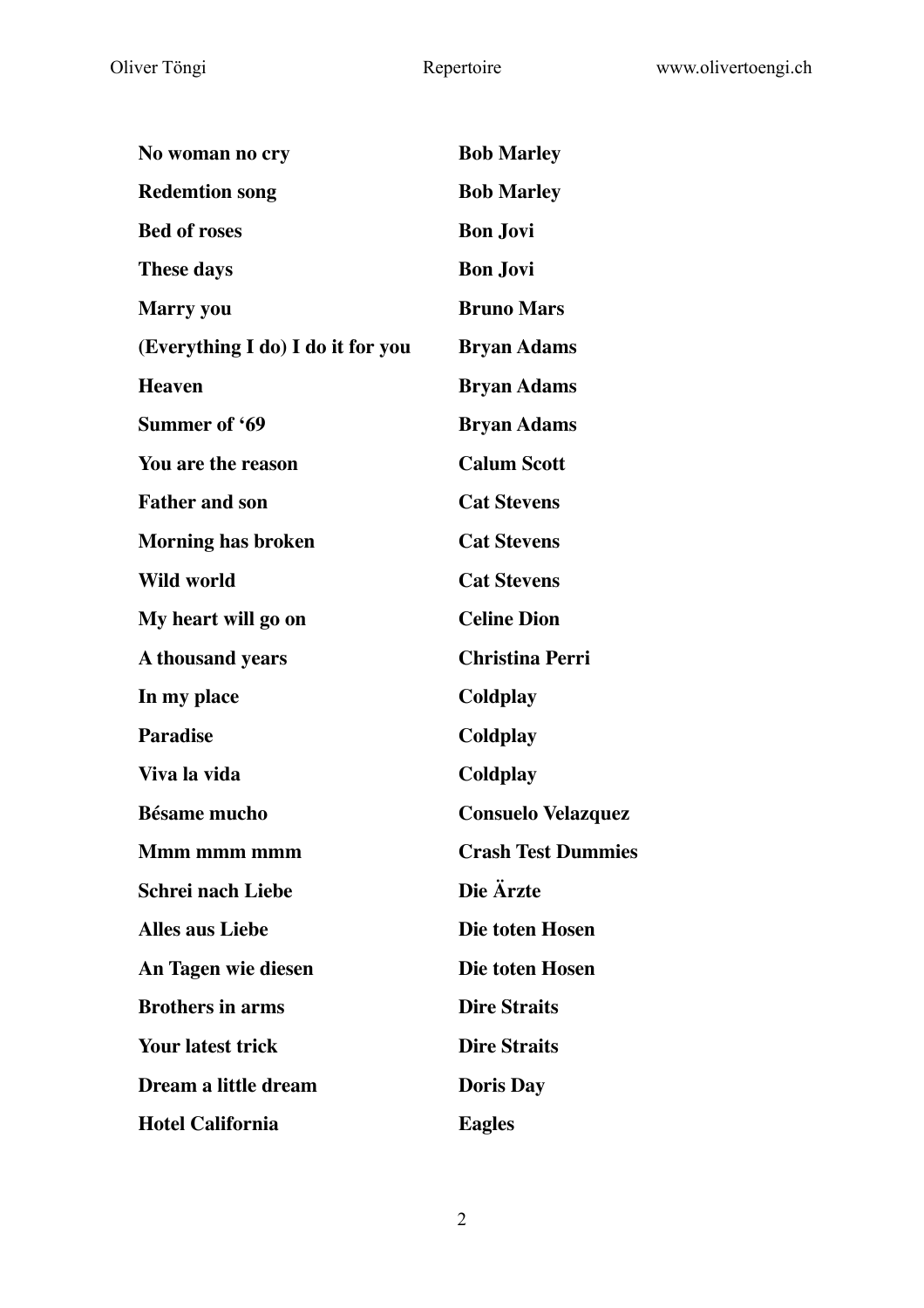| <b>Perfect</b>                  | <b>Ed Sheeran</b>      |
|---------------------------------|------------------------|
| <b>Thinking out loud</b>        | <b>Ed Sheeran</b>      |
| <b>Morning (Peer Gynt)</b>      | <b>Edvard Grieg</b>    |
| How long will I love you        | <b>Ellie Goulding</b>  |
| <b>Candle in the wind</b>       | <b>Elton John</b>      |
| Can you feel the love tonight   | <b>Elton John</b>      |
| <b>Circle of life</b>           | <b>Elton John</b>      |
| Don't let the sun go down on me | <b>Elton John</b>      |
| Song for guy                    | <b>Elton John</b>      |
| Your song                       | <b>Elton John</b>      |
| <b>Cold heart</b>               | Elton John / Dua Lipa  |
| <b>Always on my mind</b>        | <b>Elvis Presley</b>   |
| Can't help falling in love      | <b>Elvis Presley</b>   |
| In the ghetto                   | <b>Elvis Presley</b>   |
| <b>Change the world</b>         | <b>Eric Clapton</b>    |
| <b>Tears in heaven</b>          | <b>Eric Clapton</b>    |
| <b>Wonderful tonight</b>        | <b>Eric Clapton</b>    |
| Se bastasse una canzone         | <b>Eros Ramazzotti</b> |
| <b>Misty</b>                    | <b>Erroll Garner</b>   |
| Fly me to the moon              | <b>Frank Sinatra</b>   |
| <b>Moon river</b>               | <b>Frank Sinatra</b>   |
| My way                          | <b>Frank Sinatra</b>   |
| <b>New York, New York</b>       | <b>Frank Sinatra</b>   |
| <b>Strangers in the night</b>   | <b>Frank Sinatra</b>   |
| <b>Summertime</b>               | <b>George Gershwin</b> |
| All of me                       | <b>Gerald Marks</b>    |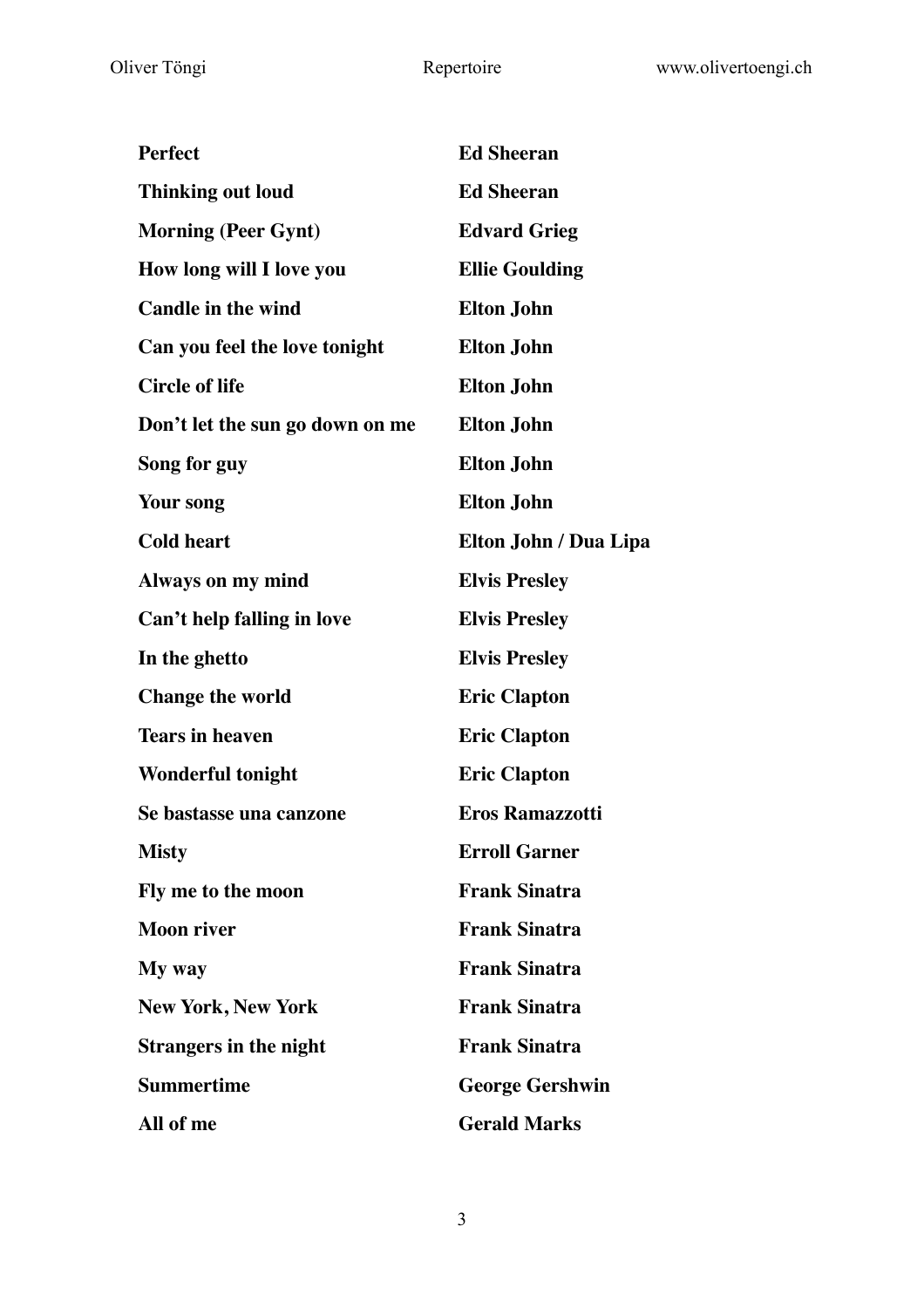| <b>Nessun dorma</b>             | <b>Giacomo Puccini</b>            |
|---------------------------------|-----------------------------------|
| One live, one soul              | <b>Gotthard</b>                   |
| <b>When September ends</b>      | <b>Green Day</b>                  |
| <b>November rain</b>            | <b>Guns n' Roses</b>              |
| <b>Sweet child of mine</b>      | <b>Guns n' Roses</b>              |
| <b>Pirates of the Caribbean</b> | <b>Hans Zimmer</b>                |
| Somewhere over the rainbow      | <b>Harold Arlen</b>               |
| As time goes by                 | <b>Herman Hupfeld</b>             |
| <b>White Christmas</b>          | <b>Irving Berlin</b>              |
| <b>Braveheart Theme</b>         | <b>James Horner</b>               |
| <b>Summer in the city</b>       | <b>Joe Cocker</b>                 |
| <b>Aux Champs-Élysées</b>       | <b>Joe Dassin</b>                 |
| Mercy, mercy, mercy             | <b>Joe Zawinul</b>                |
| <b>Kanon in D-Dur</b>           | <b>Johann Pachelbel</b>           |
| All of me                       | <b>John Legend</b>                |
| <b>Imagine</b>                  | <b>John Lennon</b>                |
| <b>Jealous</b> guy              | <b>John Lennon</b>                |
| You raise me up                 | <b>Josh Groban</b>                |
| <b>Jessie</b>                   | Joshua Kaddison                   |
| <b>Bare Necessities</b>         | <b>Jungle Book Movie</b>          |
| 3 Haselnüsse für Aschenbrödel   | <b>Karel Svoboda</b>              |
| Die unendliche Geschichte       | <b>Klaus Doldinger</b>            |
| Always remember us this way     | <b>Lady Gaga</b>                  |
| <b>Shallow</b>                  | <b>Lady Gaga / Bradley Cooper</b> |
| Hallelujah                      | <b>Leonard Cohen</b>              |
| Someone you loved               | <b>Lewis Capaldi</b>              |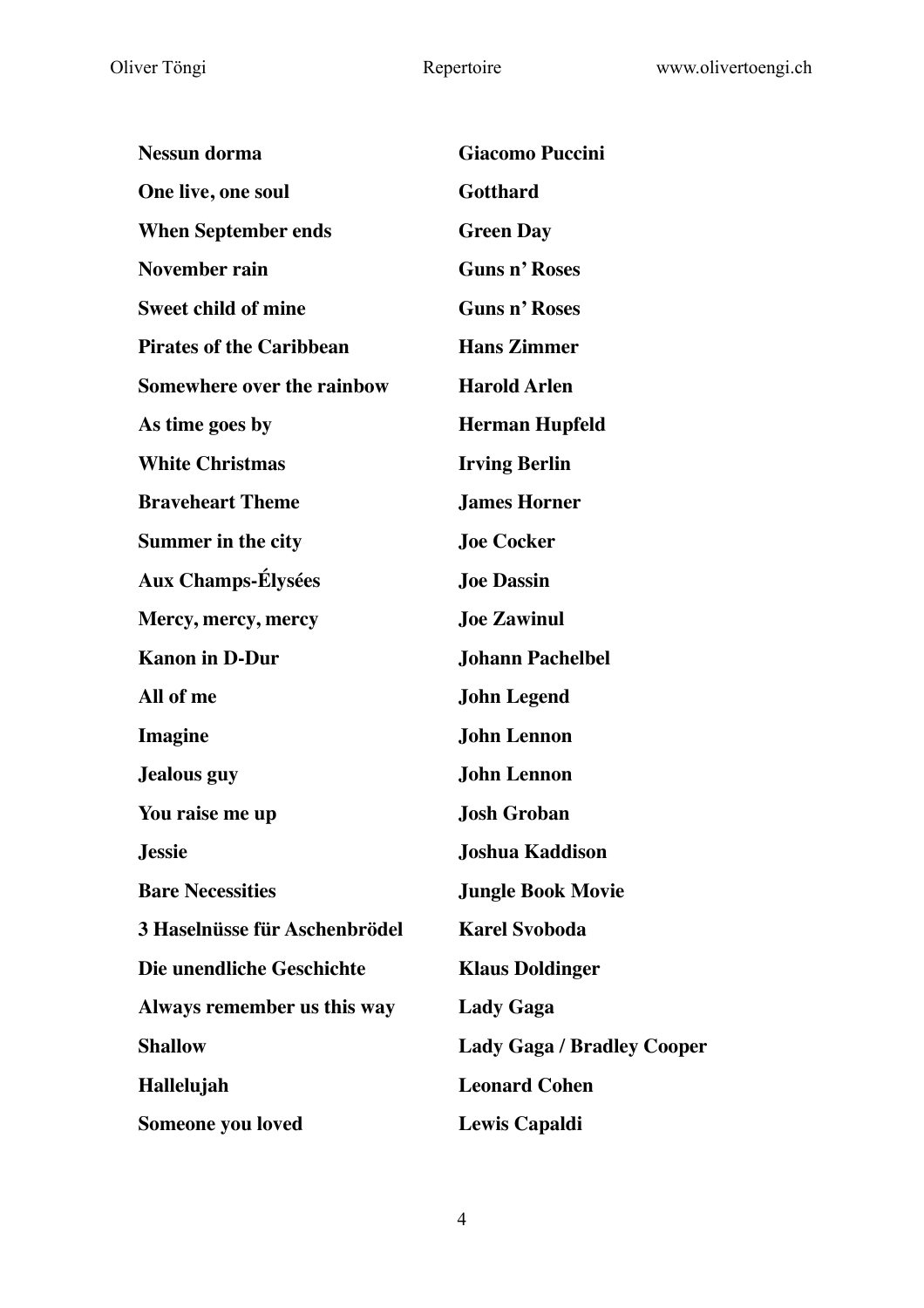| The never ending story         | <b>Limahl</b>           |
|--------------------------------|-------------------------|
| <b>Easy</b>                    | <b>Lionel Richie</b>    |
| What a wonderful world         | <b>Louis Armstrong</b>  |
| I giorni                       | <b>Ludovico Einaudi</b> |
| <b>Nuvole bianche</b>          | <b>Ludovico Einaudi</b> |
| Una mattina                    | <b>Ludovico Einaudi</b> |
| <b>Oh mein Papa</b>            | Lys Assia               |
| Like a prayer                  | <b>Madonna</b>          |
| Without you                    | <b>Mariah Carey</b>     |
| <b>Ewigi Liebi</b>             | <b>Mash</b>             |
| It's all coming back to me now | <b>Meat Loaf</b>        |
| I would do anything for love   | <b>Meat Loaf</b>        |
| <b>Nothing else matters</b>    | <b>Metallica</b>        |
| <b>Earth song</b>              | <b>Michael Jackson</b>  |
| <b>Man in the mirror</b>       | <b>Michael Jackson</b>  |
| <b>Moonlight shadow</b>        | <b>Mike Oldfield</b>    |
| Always look on the bright side | <b>Monty Python</b>     |
| How you remind me              | <b>Nickelback</b>       |
| <b>The Godfather Theme</b>     | <b>Nino Rota</b>        |
| Wonderwall                     | <b>Oasis</b>            |
| Sitting on the dock of the bay | <b>Otis Redding</b>     |
| Für immer uf di                | <b>Patent Ochsner</b>   |
| Die kleine Kneipe              | <b>Peter Alexander</b>  |
| <b>Against all odds</b>        | <b>Phil Collins</b>     |
| Another day in paradise        | <b>Phil Collins</b>     |
| Shine on you crazy diamond     | <b>Pink Floyd</b>       |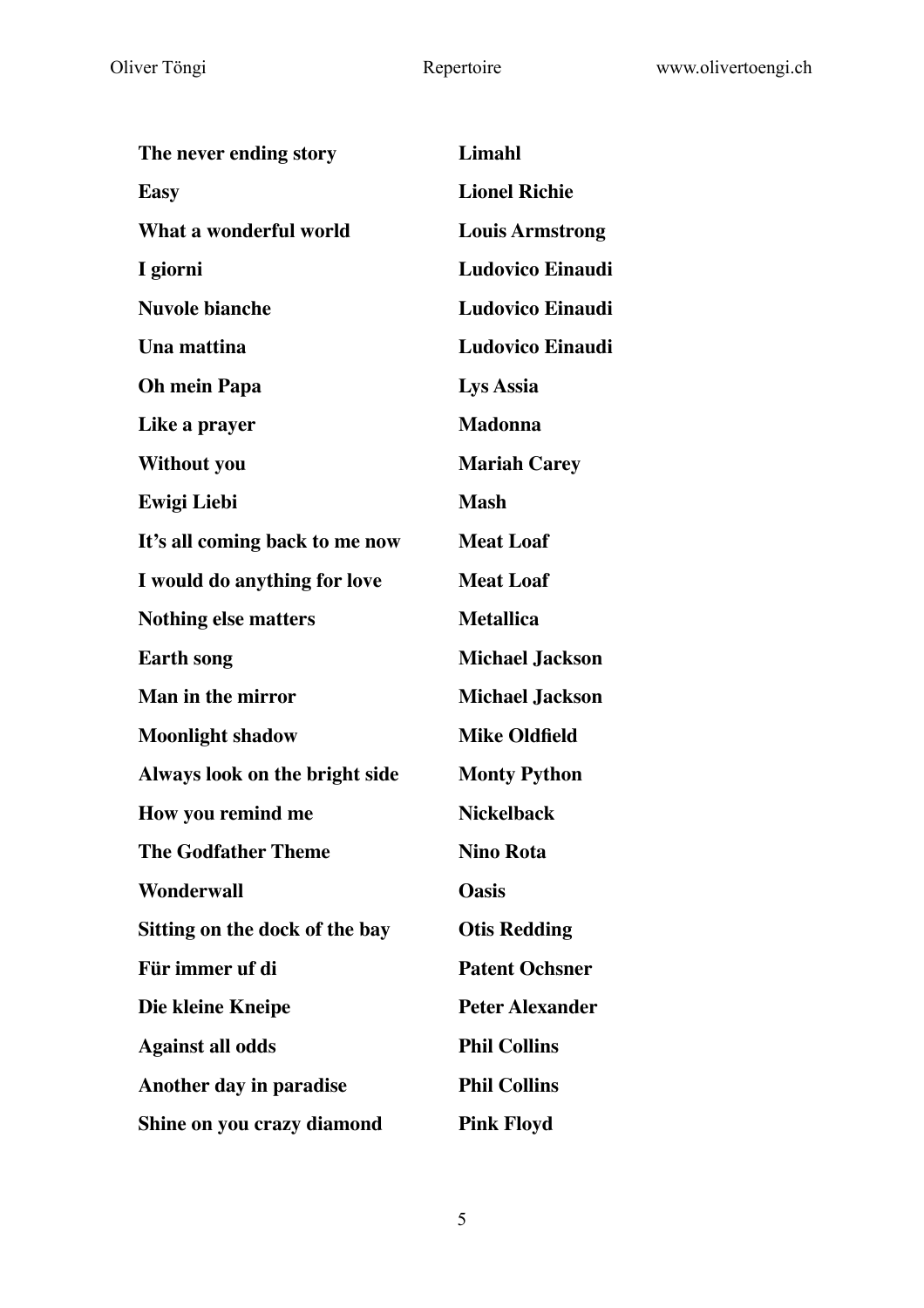| Wish you were here          | <b>Pink Floyd</b>             |
|-----------------------------|-------------------------------|
| Don't stop me now           | Queen                         |
| Love of my life             | Queen                         |
| <b>Radio Gaga</b>           | Queen                         |
| We are the champions        | Queen                         |
| <b>Streets of London</b>    | <b>Ralph McTell</b>           |
| Georgia on my mind          | <b>Ray Charles</b>            |
| <b>Californication</b>      | <b>Red hot chilli peppers</b> |
| <b>Under the bridge</b>     | Red hot chilli peppers        |
| <b>Right here waiting</b>   | <b>Richard Marx</b>           |
| <b>Angels</b>               | <b>Robbie Williams</b>        |
| She's the one               | <b>Robbie Williams</b>        |
| <b>Ballade pour Adeline</b> | <b>Richard Clayderman</b>     |
| <b>Sailing</b>              | <b>Rod Stewart</b>            |
| When you say nothing at all | <b>Ronan Keating</b>          |
| Wind of change              | <b>Scorpions</b>              |
| <b>The Entertainer</b>      | <b>Scott Joplin</b>           |
| <b>Maple Leaf Rag</b>       | <b>Scott Joplin</b>           |
| <b>Kiss from a rose</b>     | <b>Seal</b>                   |
| Je t'aime  moi non plus     | <b>Serge Gainsbourg</b>       |
| <b>Das Beste</b>            | <b>Silbermond</b>             |
| Ja                          | <b>Silbermond</b>             |
| <b>Maschendrahtzaun</b>     | <b>Stefan Raab</b>            |
| Every breath you take       | <b>Sting</b>                  |
| <b>Fields of gold</b>       | <b>Sting</b>                  |
| <b>Mister Sandman</b>       | <b>The Chordettes</b>         |